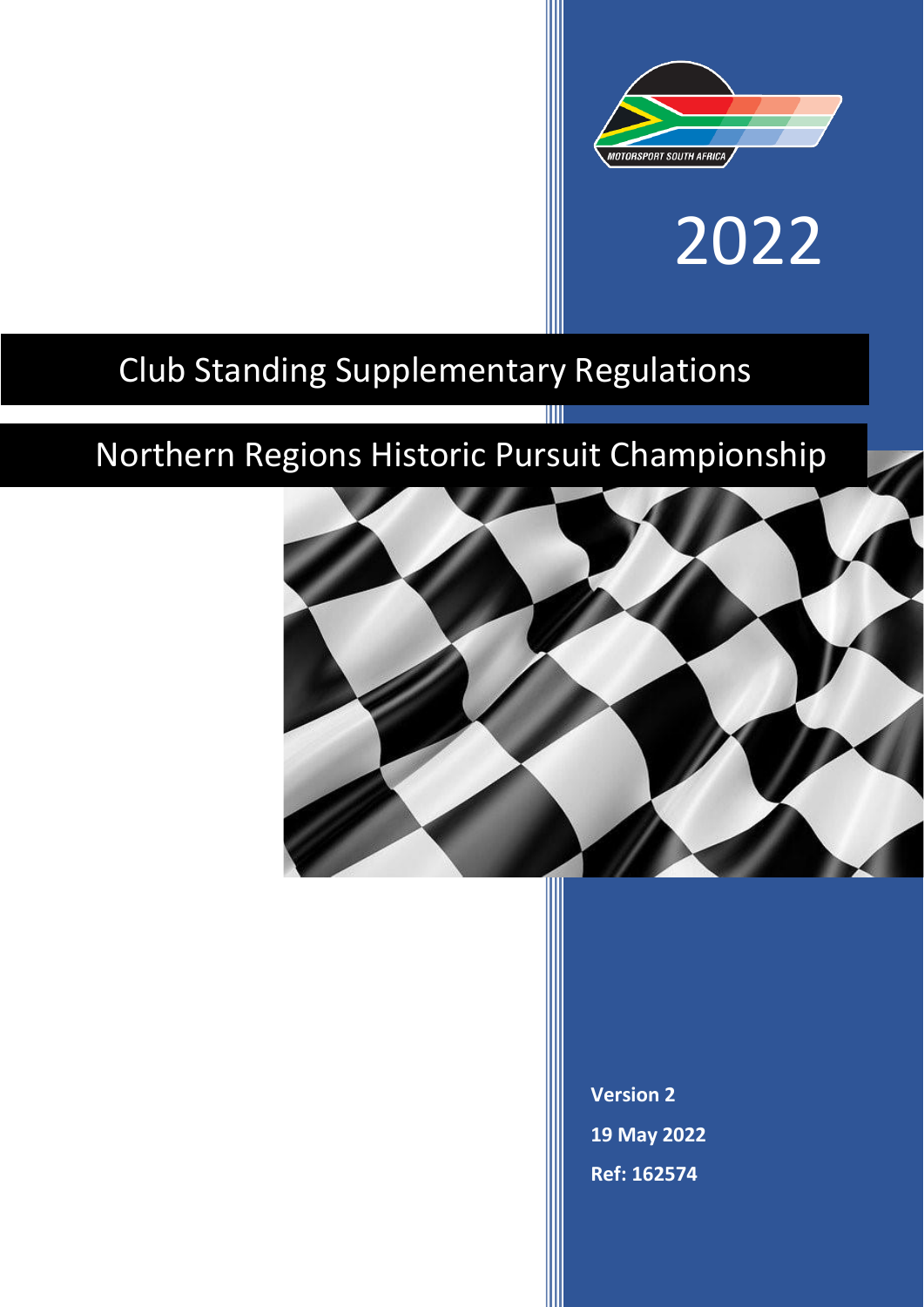# **REVIEW AND AMENDMENTS**

Motorsport South Africa (MSA) will periodically review these rules and will present the revised version to all members for agreement to publish the updated version.

Amendments and updates to the rules will be recorded in the Amendment Record, detailing the updated version, date of approval of the amendment and a short summary of the amendment.

| Modified SSR / Art | <b>Date Applicable</b> | <b>Date of Publication</b> | <b>Clarifications</b>       |
|--------------------|------------------------|----------------------------|-----------------------------|
| <b>ART 3.10.4</b>  | 19.05.2022             | 19.05.2022                 | <b>Regulation amendment</b> |
| <b>ART 6.3.1</b>   | 19.05.2022             | 19.05.2022                 | <b>Regulation amendment</b> |

# **AMENDMENT RECORD**

# **1. INTRODUCTION**

**1.1.** This category of Motorsport caters for Classic Cars introduced as indicated below and that have been out of production for at least 10 years. All races are held on a Pursuit 'catch-me-if-you-can' basis as described below. **Class Cut-off dates**

(HF) – Historic Fine Cars A 25-year rolling cut-off measured on 31 December prior to the year of competition (HM) – Historic Modified Cars as per (Pre 90 Historic Sports and GT, Pre 80 Historic Saloon Cars, Pre 90 Historic Saloon Cars, Historic Production Cars, Historic Production Car Group N, Classic Youngtimer Touring Cars) year regulations.

- **1.2.** For the sake of clarity, the Historic Pursuit Racing Challenge shall consist of 2 Championship Classes, namely: -
- 1.2.1. Historic Fine Cars(HF) defined as road legal and licenced Production Saloon, Estate cars, Sport and GT Cars, that could be driven to the track and back.
- 1.2.1.1 Road legal would include that the car is standard (body shape, suspension, interior, motor, gearbox, fuel tank etc)
- 1.2.1.2 We will allow period modifications: these must be listed as an addendum to the HTP. Proof of the period modifications must be provided by the competitor.
- 1.2.1.3 We will allow one (1) non period modification on application in writing as a dispensation due to scarcity of spares.
- 1.2.2. Historic Modified Cars (HM) This Class will cater for all the other Categories within HRSA (Pre 90 Historic Sports and GT, Pre 80 Historic Saloon Cars, Pre 90 Historic Saloon Cars, Historic Production Cars, Historic Production Car Group N, Classic Youngtimer Touring Cars.
- 1.2.2.2 Only treaded tyres/ semi slicks will be permitted.
- 1.2.2.3 No car faster than a PRE 80 Historic Saloon Car Class F Breakout will be permitted.
- **1.3.** All vehicles are to comply with the appropriate and specific Technical Regulations that need to be read in conjunction with the General Regulations.
- **1.4.** The final decision as to the eligibility of any vehicle and its period shall rest with the Historic Motorsport Commission (HMC) who shall appoint technical consultants or a technical committee for such a purpose.
- **1.5.** Any aspect of a car not detailed as permitted is deemed not to be permitted. (See GCR 226).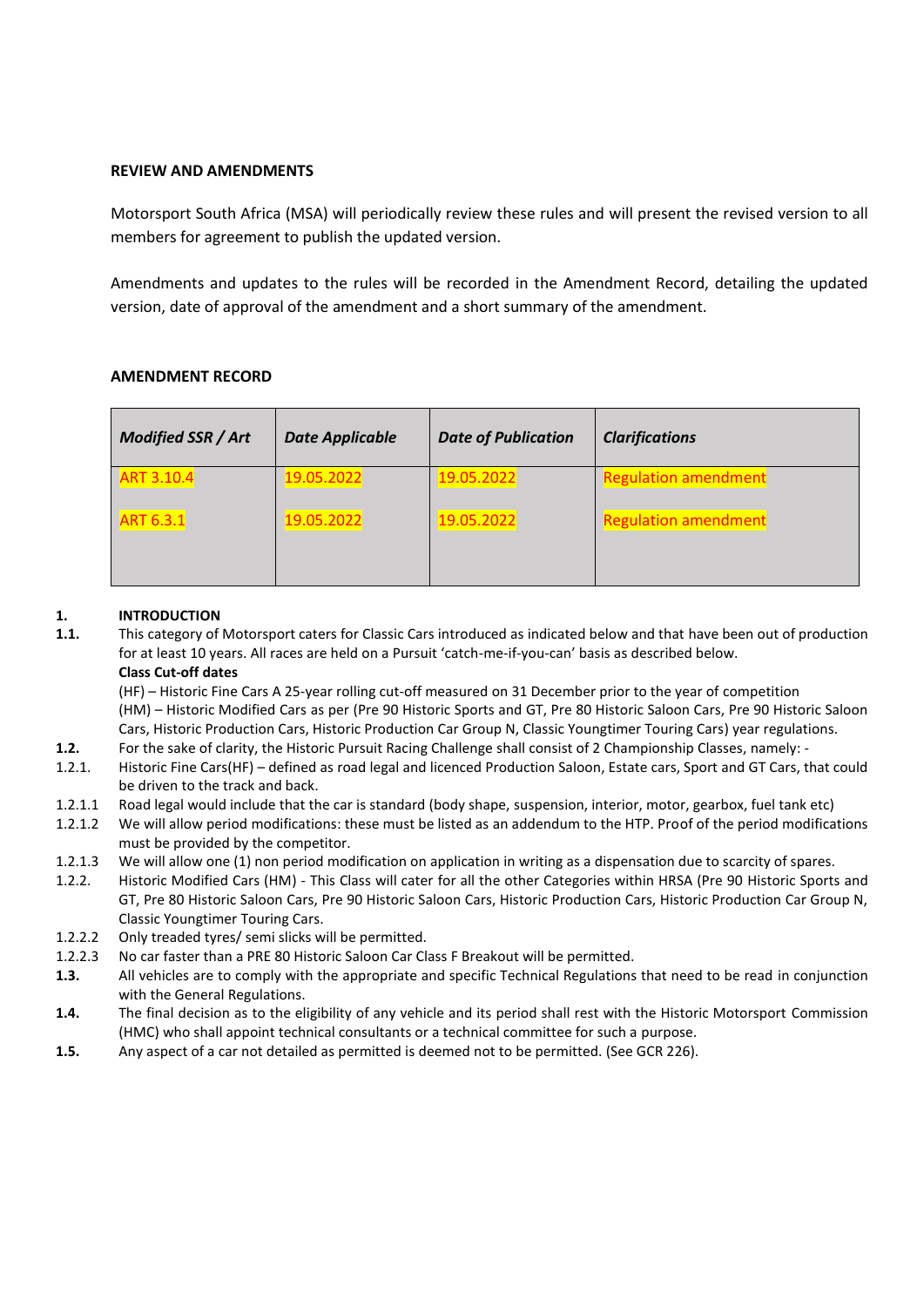# **2. ADMINISTRATORS & CONTROLLERS**

- **2.1.** The controllers of Historic Racing in South Africa shall be Motorsport South Africa, (hereafter referred to as MSA), through the HMC and the relevant MSA Regional Committee, who have delegated administration of the Historic Pursuit Racing Challenge in the Northern Region to Historic Racing South Africa (hereafter referred to as HRSA).
- **2.2.** The HRSA has delegated the running of the Historic Pursuit Racing Challenge events to the Historic Pursuit Racing Committee (hereafter referred to as the club committee). The MSA GCR's and SSR's, which shall prevail in the event of a conflict, must be read and understood in conjunction with these rules and regulations.

# **3. ELIGIBILITY AND CLASSIFICATION**

- **3.1.** Only cars that have been registered with and approved by the HMC, acting on behalf of MSA shall be eligible to compete in the Historic Pursuit Racing events.
- **3.2.** Drivers must hold a current and valid MSA licence that is applicable to the series.
- **3.3.** The final decision as to the classification of the vehicle shall rest with the HMC, who shall be entitled to make that decision at their sole discretion, following input from the club committee. Aspirant competitors are strongly advised to consult with the club committee regarding compliance with the Technical Specifications prior to starting their investment programme.
- **3.4.** No car shall be permitted to race in any Historic Pursuit Racing Challenge event unless approved by and registered with the HMC, administrators and the club committee.
- **3.5.** Competitors are required to complete a Historic Technical Passport (HTP) for every vehicle to be raced, and on which full details of engine, gearbox, suspension, wheel sizes, etc. and any other information required by the controllers and the HMC, shall be recorded. Once a vehicle has been accepted and approved by the technical consultant/technical committee, the HTP must be stamped and signed by a representative of the HMC, normally the TC. The approved HTP must be submitted to the MSA Sporting Co-Ordinator – Circuit and Karting for capturing on the database and the allocation of a unique HTP number. This HTP must then accompany the scrutineering logbook to be presented at every race meeting. Any changes made to the vehicle at any time throughout the year must be recorded in the HTP and approved by the TC and the committee.
- **3.6.** Before a vehicle is registered for the year, the HMC shall approve the vehicles in relation to
- 3.6.1. Compliance with the technical specifications as described in Clause 3.10 below,
- 3.6.2. The condition and general appearance of the vehicle. On satisfactory completion of the inspection a Historic Pursuit Racing Challenge Historic Fine/Historic Modified class eligibility token will be provided which is to be displayed on the vehicle throughout the season.
- **3.7.** Any proposed change to the specification of the vehicle must be recorded on the HTP and submitted to the club committee for approval. Once approved, it shall be submitted to the technical consultant/technical committee for consideration.
- **3.8.** Any competitor whose vehicle is found to differ in specification from his/her HTP will be requested to make the necessary changes by the representative of the HMC. Non-compliant vehicles can be excluded from the race and will not be able to score points towards the championship. (see points 6.4.1 and 6.4.2 below)
- **3.9.** Should a competitor be requested in writing by the HMC to make any changes to the vehicle, including its appearance or colour scheme, and should such competitor fail to comply with the requests of the committee within the period covered by the next two scheduled events on the race calendar, the vehicle shall have its HTP withdrawn by the club, and will not be eligible for participation in any Historic Pursuit Racing Challenge event.

#### **3.10. For sake of clarity:**

3.10.1. **The Historic Fine Car Class (HF)** shall include Production Saloons, Sports and GT Cars and estate cars in roadworthy and road registered condition, vehicles which series production date was introduced 25 years prior to the 31<sup>st</sup> December of the year of competition and must have been out of production at least 10 years. The specific car model series must have been introduced 25 years prior to 31 December of year of competition. Any facelifted or upgraded models of the same series will not be eligible for racing. **The "original\_ Mini, VW "beetle" and Morgan are accepted as the only exceptions to the 10 year out of production rule***.* **Fine cars will in future be described as cars that have no modifications and resemble original**

#### **manufacturers specifications and that has full trim inside and outside.**

3.10.2. **Historic Modified Cars (HM) shall include full race prepared cars as per the Regulations and Specification for the current year Northern Regions Sprint Championships for the following other Categories within HRSA :**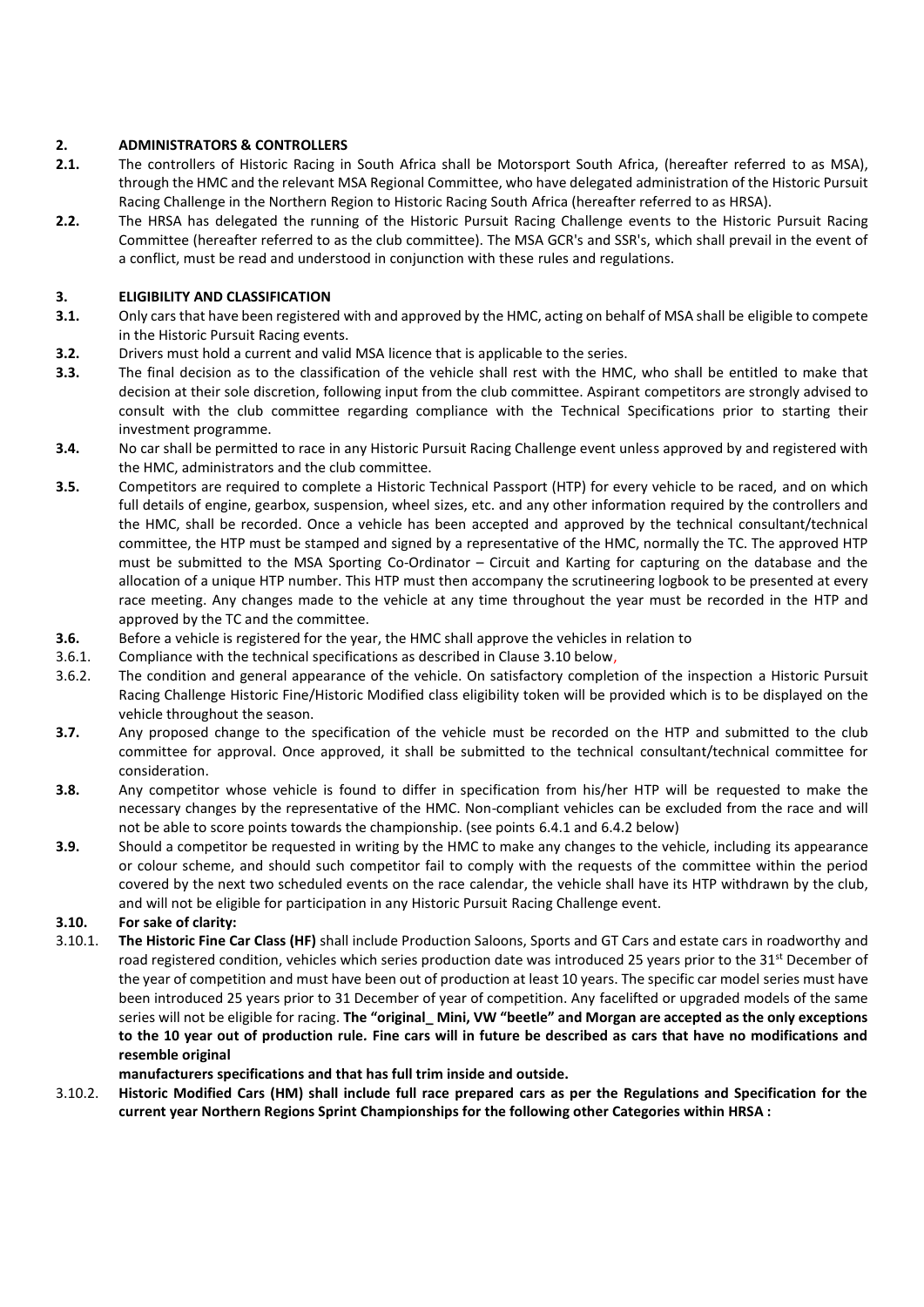- **• Pre 90 Historic Sports and GT**
- **• Pre 80 Historic Saloon Cars**
- **• Historic Production Cars**
- **• Historic Production Car Group N**
- **• Classic Youngtimer Touring Cars**

3.10.3. The following are broad guidelines and must be read in conjunction with the specific Technical Regulations for the appropriate class:

# **Historic Fine Cars (HF)**

a) Must have standard fittings and trim, headlights, indicators, brake lights must be fully functional. Original dashboard must be retained. Headlights, indicators, brake lights must be fully functional. As per appropriate and specific set of Technical Regulations

- b) Only period modifications are permitted, subject to clause 7 below.
- c) All mechanical components must be of the original type, save the components specified in the technical regulations (see clause 7 below) All mechanical components must be of the original manufacturer and applicable to the specific series of production, save the components specified in the technical regulations (see clause 7 below)
- d) Must be in a roadworthy and road registered condition, capable of being driven to the circuit. Only treaded road-legal tyres or the following semi-slick tyres are approved for historic racing purposes:

Bridgestone RE11S Dunlop DZR Toyo R888 Yokohama A048 MRF ZTR and ZTA

Cut slicks are strictly prohibited

- 3.10.4. No timing devices or apparatus capable of providing timing information to a driver, whilst being driven, may be fitted to a Historic Pursuit Racing Challenge car or carried by the driver. Pursuit Racing Challenge events are based on time and as such the use of timing devices would constitute cheating. lead to exclusion from the relevant event.
- 3.10.5. Roll cage, refer to item 8.1
- **3.11.** In full consideration of safety first and due to the vast speed differentials between the different cars, eligibility for all cars to compete in pursuit discipline will be limited to the following cut-off times. Baseline used – the immediate Breakout of Class F.

# **4. SPONSORS EXPOSURE**

- **4.1.** The Series Sponsor advertisement shall be agreed with the administrators and be suitable in style and colour.
- **4.2.** Advertising material, as deemed necessary by the administrators in terms of the promotion of the series sponsor/s or any other ad hoc sponsorship material, shall be displayed on each competitor's car and/or racing apparel in a specified position.
- **4.3.** Should such series sponsor advertising material not be placed on a competing vehicle or in the specified position, that vehicle will not be allowed to compete until such time as the specified advertising material is placed on the vehicle in the correct position.

#### **5. CODE OF CONDUCT**

- **5.1.** Historic Pursuit Racing Challenge competitors must undertake to race within the spirit of the regulations and the club committee will be the final judge of this fact.
- **5.2.** The HRSA code of driver conduct will apply to this series.

# **5.3. Incidents on track.**

**5.3.1.** Competitors involved in incidents are required by MSA to submit a report to the Clerk of the Course (hereafter known as the CoC) within 30 minutes of the finish of the practice or race. The relevant Club committee may, in the absence of any incident report to the CoC, request incident reports from competitors which will be referred to the CoC. MSA Circuit Racing SSR 61 applies.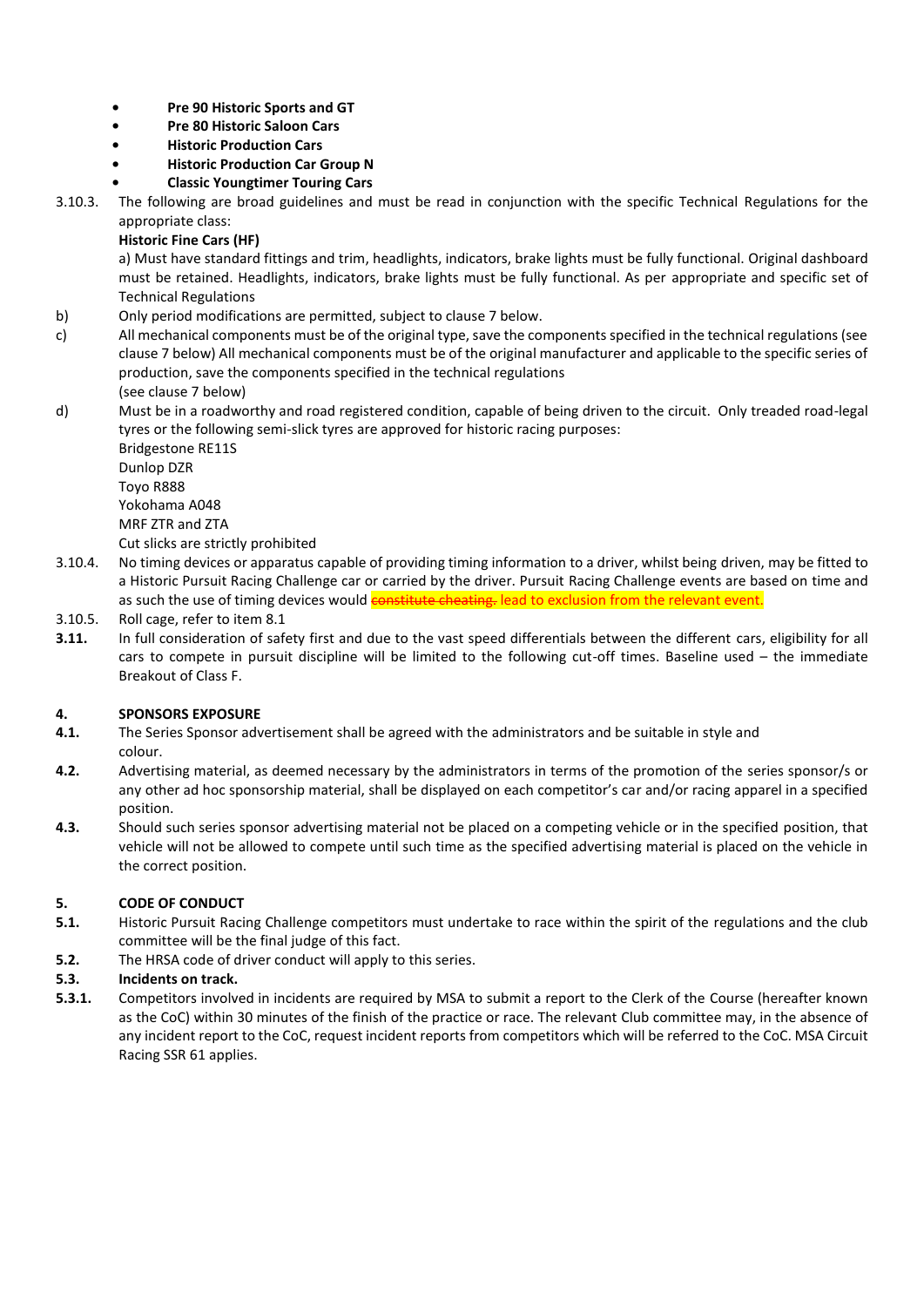It is recommended that a roll cage/roll bars be fitted – exemption will only be granted to competitors on completion of an approved indemnity, said indemnity must be attached to the car's HTP As per appropriate and specific set of Technical Regulations As per appropriate and specific set of Technical

- **5.3.2.** The HMC Sporting Working Group Code of Driver Conduct shall apply to this series.
- 5.3.3 The CoC will apply any such penalties as may be provided for in the MSA GCR's and SSR's.
- 5.3.4. Competitors must undertake to race within the spirit of the regulations and the CoC together with the relevant Club committee will be the final judge of fact.
- 5.3.5. In the event of an incident all parties involved will be put under observation, a yellow card will be issued to the competitor and a yellow sticker will be placed on the cars involved.
- 5.3.6. When a competitor is issued with a yellow card, he, she will be under observation for the following two race meetings in which he/she competes (irrespective of the season). If the competitor is penalized with two yellow cards, the second yellow automatically becomes a red card.
- 5.3.7. In the event of a competitor being penalized with a red card he/she will automatically be banned from competing in the following 2 race heats even if it includes the second heat on the day. Should the second heat be at the start of the next meeting, the competitor will not start heat 1 and will start from pit lane for heat 2. Should the following meeting be an endurance race where double points are normally scored, the competitor will only score half points for the final position obtained.
- 5.3.8. Two red cards in any one season will automatically exclude the competitor for the rest of the season. If the rest of the season has only 1 heat left the red card will be extended to the first heat of the following season. Should the next heat be an endurance of 1 race only, see 5.3.6 above.
- 5.3.9. Yellow and/or Red cards may be issued by the HRSA Saloon committee in their sole discretion, to competitors for reckless and /or dangerous driving, unsportsmanlike behavior and/or contravention of MSA regulations after considering all the facts relating to the incident.
- 5.3.10 The competitor has a right of appeal to the HRSA Saloon committee within seven days of notification of the award of a card. After hearing the appeal of the competitor, the sub-committee shall have the right to change or abide by their decision. Such a decision will then become final

# **6. CLUB CHAMPIONSHIP**

#### **6.1.** AIM OF THE CHAMPIONSHIP

- **6.1.1.** The aim of the championship is to declare a:-
- 6.1.1.1. Overall Historic Pursuit Racing Challenge Club Champion, and a
- 6.1.1.2. Historic Pursuit Racing Historic Fine Car Class Club Champion, and a
- 6.1.1.3. Historic Pursuit Racing Historic Modified Car Class Club Champion.
- **6.1.2.** The Overall Champion shall be the competitor who accumulates the highest number of points, irrespective of Class.
- **6.1.3.** The Class Champions shall be the competitors who accumulate the highest number of points in their respective Classes.

# **6.2. NUMBER OF EVENTS THAT COUNT**

- **6.2.1.** The MSA Northern Region Historic Pursuit Racing Challenge Club Championship shall consist of a **minimum of 6** events less any cancelled events. Each event will be run on the specified pursuit format.
- **6.2.2.** Competitors will be scored on all championship events i.e. competitors will not drop any points from an event.
- **6.2.3.** The championship/s will be open to cars complying with the respective Class (HF or HM) rules and specifications and approved by the club committee.

# **6.3.** DETERMINING GRID POSITIONS

**6.3.1.** The position on the grid for each race (both Classes combined) is determined by taking the individual lap time for that race and multiplying by the number of laps and deducting 0.2 seconds per car to be passed using the following formula:

**• Heat one:** The lap time is set for the first race based on the fastest qualifying lap time on the day with an option for the driver to nominate a faster time to avoid breaking the lap time including the allowance. (The breakout allowance is 1.5% in the first race and 1.0% in the second). If that lap time is improved upon by more than 1.5% in the first race (for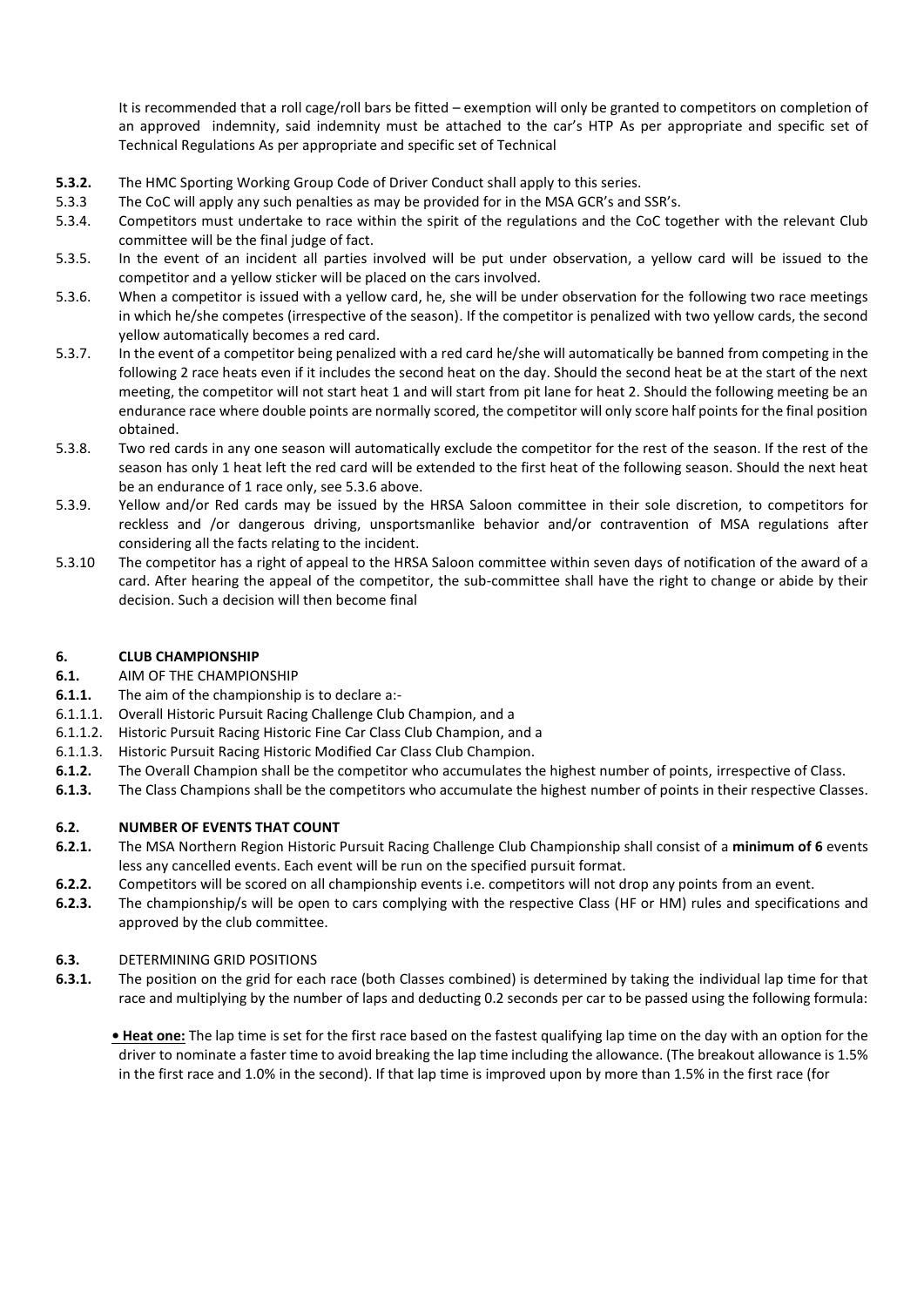any one lap) then the driver will be disqualified and will score no points for that heat. *If the position of the start point of the race is not at or near the start/finish line, for example at Zwartkops Raceway where it is at the end of the pit exit, there exists a possibility of a slow car breaking out on the first lap. In such cases this error will have to be corrected manually as it is not the driver that caused an error but one caused due to a shortened lap distance created by the start point being downstream of the start/finish line (this also applies to heat two).* The calculated lap time for each competitor shall be used to determine the grid position for each competitor in the first heat. The grid will be formed in reverse order - slowest to fastest. The slowest competitors' lap time - the "scratch starter"- is used as the datum for determining the starting times for each competitor in the heat. The starting time for each car is calculated in the following manner:

- a) Each competitor's timed qualifying lap time is subtracted from the slowest competitor's qualifying lap time.
- b) The time difference determined in (a) above is multiplied by the number of laps to be completed in the first heat to determine the un-adjusted starting time.
- c) The un-adjusted starting time determined in (b) above is reduced by 0.2 seconds for each car that is slower than the competitor. This is done to determine the time after the "scratch starter" that the competitor must start.
- d) E.g. Slowest car does 1 min 50 sec per lap = 110 seconds, Competitor does 1 min 40 sec. per lap = 100 seconds. If it is a 6 lap race and the competitor is  $11^{th}$  slowest 110 sec. minus 100 sec. = 10 seconds. 10 sec. x 6 laps = 60 second) There are therefore 10 slower cars.
- e) 0.2 x 10 Cars = 2 seconds, 60 sec. minus 2 Sec. = 58 seconds after the slowest competitor has started.

**• Heat two:** The start positions for the second heat will be determined from the first heat and qualifying lap times. The fastest lap time from these will be used for calculations of the lap-time, grid positions and starting times (no options for change). Calculation of starting time will be done in the same manner as set out for heat one above.

**• General:** Should the competitor feel that his or her posted time after official qualifying was not realistic (or if the competitor fails to take part in official qualifying), the competitor has the option - within 30 minutes after the end of official qualifying - to nominate an alternate time with the designated handicapper. This alternate time may only be quicker than the time posted in timed qualifying. It is the competitor's responsibility to find the handicapper and advise him/her of the quicker time he/she wishes to nominate. If the competitor does not do so within 30 minutes, his/her fastest time in qualifying will be used.

• If two or more competitors have the same starting time, the competitors must start in the position as allocated and determined by the time keeper. The competitors with the same start time may leave the start line at the same time.

• If there is a red flag during any heat and the race is stopped due to an incident on track, the handicapping results will be calculated by going back to the end of the previous lap. The competitor causing the incident will be shown as a DNF on the results and will be excluded from the points.

- **6.3.2.** Cars are set off at different intervals with the slowest car or group starting first and the fastest last. **Grid start time notification stickers must be collected from the designated handicapper in race control at least 30 minutes before the grid formation of each heat.**
- **6.3.3.** The Clerk of the Course and the handicapper must be notified by the competitor should he/she be unable to compete in a heat.
- **6.3.4.** Should weather conditions at the time of the heats differ from the conditions which applied during qualifying, the committee members present, may at their sole discretion and in consultation with the handicapper, increase or decrease the breakout allowance by the same percentage for all competitors AFTER the heat is completed .i.e. If it rains during qualifying and is dry by heat 1, they may decide to increase the breakout allowance retrospectively, by say, 50% and visa-versa. The result and disqualifications will then be recalculated.

#### **6.4. POINTS SCORING and TROPHIES**

**6.4.1.** Point Scoring for each race on Race-day (both Classes combined):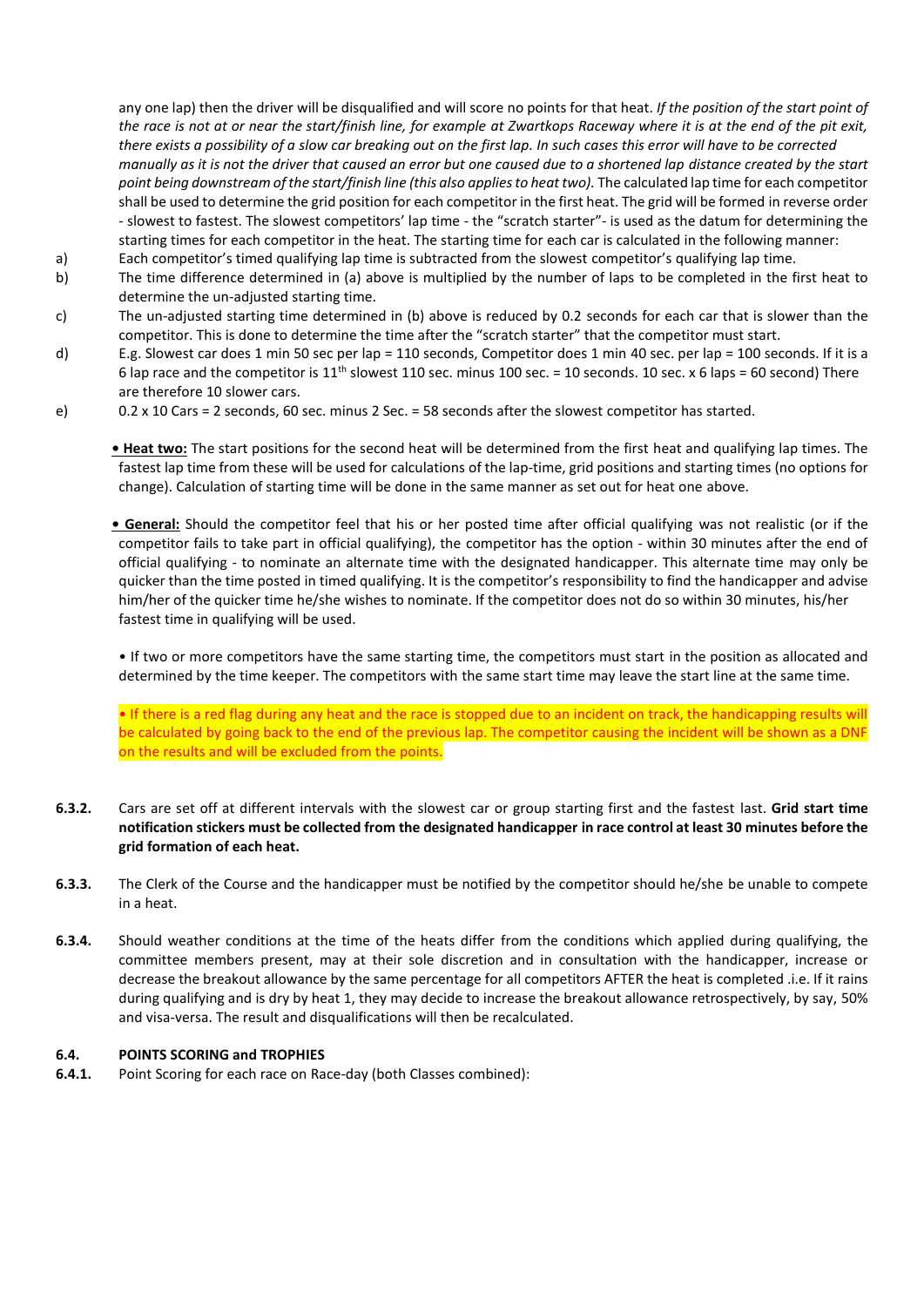• The total number of entries in race one is used as a base and the points are awarded as follows: If 26 cars start the first heat, first place gets 26 points, second 25 until the last placed driver gets 1 point. Should there be drivers excluded from the results due to breaking out, they are awarded no points. The same principle applies to race two on the day. The highest total points (sum of the two races) determine the overall winner for the day. In the event of a tie, the competitor with the lowest total race time (assuming the same number of laps completed) becomes the winner. Depending on the number of entries, trophies are awarded for the first three places per Class on the day, or more, or less places as determined by the organizers. If a car is found to be non-compliant with the regulations, he/she will be disqualified and no points or trophy will be awarded to that participant allowing the next in line to be awarded the points and trophy.

**6.4.2.** Scoring for the Club Championship: Championship points (both classes combined irrespective the number of entries) are awarded as follows:

• Position Points: The placing from each race (irrespective of Class) is taken and allocated as follows: 20 points for a win down to a single point for twentieth place in each heat on the day. If a competitor is placed within the top twenty places and he/she 'broke-out' he/she will receive no championship points for that race. He/she will still receive the Starting Points as mentioned below. If a competitor finishes in the top twenty and his/her car is found to be non-compliant with the regulation's no 'position points' and no 'starting points' will be scored for the races in which the non-compliant car participated.

- Away Points: For all events taking place outside of Gauteng, any competitor who participates in a compliant car by commencing a lap, whether in official practice, qualifying or in a race, will be awarded an extra ten (10) points towards the Championship.
- Starting Points: In addition, competitors in compliant cars who start any heat during the season in an event that is on the Historic Pursuit Racing Challenge calendar will receive 2 championship points per race started.
- At the end of the season, the overall winners are the person/s who have scored the highest number of points in each class, or overall as the case may be. Should there be a tie; the competitor with the highest number of first places will be declared the winner. Should this not resolve a winner, second, third and subsequent places will be used to determine a winner. If a tie remains, MSA shall declare a winner on such basis as it deems fit.
- **6.4.3.** Participants must be members of HRSA and the Historic Pursuit Racing Challenge Category in order to score points at an event.
- **6.4.4.** Championship points will be rewarded to the driver per class, one car change per class will be allowed during the year. In other words, in order to accumulate points towards the Championship/s participating members are allowed one substitute car during a season only.

#### **6.5. COMPETITION NUMBERS**

- **6.5.1.** All competition numbers are to be a minimum height of 15cm. The relevant club committee shall do the allocation of numbers. All numbers will be black on an approved white background. Road registered Fine Cars may - upon application - place the numbers and roundel on rear side windows in lieu of on door panels.
- **6.5.2.** The current overall Historic Pursuit Racing Challenge club champion, overall runner-up and overall third place competitor, may run numbers 1, 2 & 3 for the year respectively and will have the right to retain their competition numbers during their reign.
- **6.5.3.** A competition number will only be allocated, after the vehicle has been passed by the club committee and will be withdrawn should the vehicle not be raced in the year.

#### **7. TECHNICAL SPECIFICATIONS – HISTORIC FINE CARS**

Historic Fine Cars should be road legal, licensed, saloon, estate cars and sports or GT cars, as described in point 3.10. All vehicles intending to race in this category MUST be presented **together with detailed OEM specification, which will serve as the working document to ensure compliance,** to the technical committee for approval.

# **To avoid disappointment please ask for approval first and buy later.**

#### **7.1. Bodywork:**

- **7.1.1.** The bodywork must remain, in plan and profile, from all angles to the original as produced and commercially available for that model. (i.e. only original aftermarket body parts are permitted).
- **7.1.2.** No holes may be cut into front and rear valance, and no valance may be removed. Neither holes nor air-scoops may be cut into bonnets.
- **7.1.3.** Bumpers, trim and decorative fittings must be retained.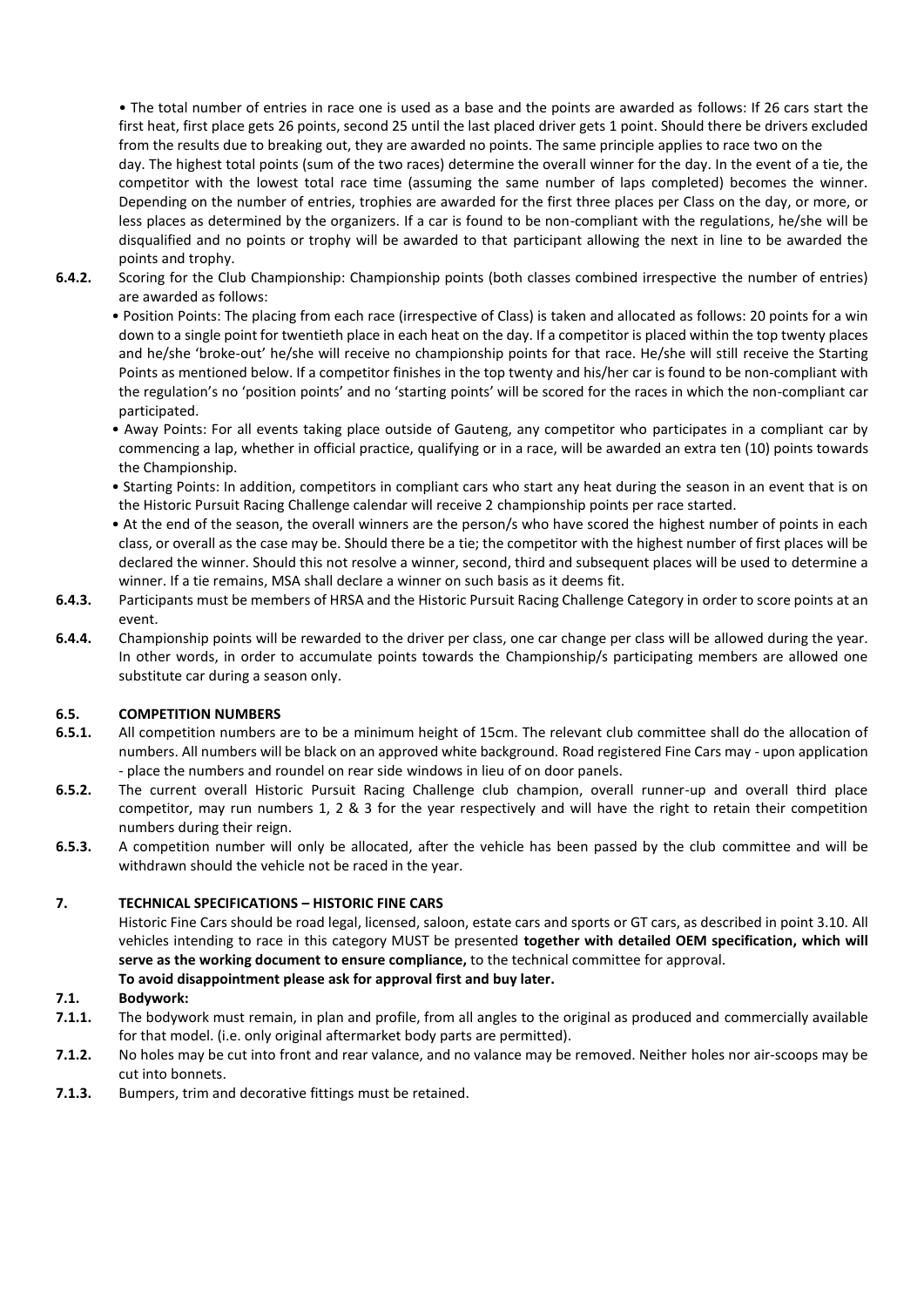# **7.2. Wheels and Tyres:**

7.2.1. Wheels are defined by their pattern, diameter, and the width of the rim and the offset. In the interest of keeping fine cars original, Participants are encouraged to use original wheels provided by manufacturer for the model concerned as far as possible. If the original wheels are not available, or are unsuitable for racing, non-original wheels of alternative material i.e. minilite, American Racing wheels, steelies, etc., can be considered provided that these are not multi hole PCD drilled and that the appearance is of the period of the car. The use of these wheels must be approved by the technical committee. The wheel and tyre MUST fit within the bodywork and profile of the car. Wheel arches MUST NOT be widened to accommodate wider diameter wheels, nor may wheel arch extenders be fitted to accommodate wider wheels and tyres. The upper part of the wheel

(rim and tyre) located vertically over the wheel hub centre must be covered by the standard bodywork. The measurements shall be made in a vertical plane. Rim diameter may be increased/decreased by one inch, but must be updated in the HTP and signed off by the Technical consultant. Modern alloy wheels like "Softline" TSW etc, are not permitted. If a participant is unsure, a request can be submitted to the technical committee for consideration. Only treaded road-legal tyres or the following semi-slick tyres are approved for historic racing purposes:

Bridgestone RE11S Dunlop DZR Toyo R888 Yokohama A048 MRF ZTR and ZTA

Cut slicks are strictly prohibited

**A semi-slick tyre will be defined as;** having a treaded pattern throughout the entire contact surface of the tyre. It is the responsibility of each competitor to ensure that the design and condition of suspension and steering components of the car can withstand the use and forces imposed by high adhesion tyres (i.e. semi-slicks).

#### **7.3. Engines**

- **7.3.1.** An OEM block **MUST** be used, or an alternative manufactured by the same manufacturer of that **model/**era provided it has the same number of cylinders **and original block dimensions.** The engine must be in its original position.
- **7.3.2.** The cylinder head(s) must be the standard OEM production component.
- *7.3.3.* **Crankshaft MUST be a standard OEM component***.*
- **7.3.4. Camshafts** must be the original equipment, re-profiling will be allowed.
- **7.3.5. Induction:** Only the original type of induction must be used. Forced induction and **intercoolers are** not permitted, unless originally fitted as **OEM** standard. Only **OEM** standard sized forced induction **and intercoolers as originally fitted** may be used. **In the case of carburetors, the original size carburetor must be used. Carburetors may not be changed to another type of carburetor, for example change down draft to side draft. In the case of fuel injection, the standard number of throttle bodies should be retained as per OEM.**
- **7.3.6.** Radiators are free but must remain in their original location. Radiator fans are free. It is permitted to replace the original fan with one that is electrically operated.
- **7.3.7.** Oil coolers and additional water radiators are permitted provided they are located within the periphery of the bodywork and do not change the profile of the car and are not visible from the outside.
- **7.3.8.** Dry sump systems are prohibited, unless originally fitted to the vehicle. **Baffle plates may be welded into the original sump, without changing size(capacity) or shape of the original sump, to prevent oil surge.**
- **7.3.9.** The distributor may be fitted with an after-market spark triggering device, but the distributor must remain in its original position and must maintain its original function. The distributor must be the only means of determining ignition advance and retard and must continue to distribute the high-tension spark. **Any additional non-period system that processes information acquired from the ambient conditions and/or the engine is not permitted.** The firing order must not be changed. The remainder of the ignition system is free.
- **7.3.10. Exhaust manifolds** must be the original factory specification manifolds.
- **7.3.11.** Fuel pumps are free. If fuel tank has to be replaced, then only OEM replacement parts must be used or a MSA approved fuel tank. The replacement fuel tank MUST installed in the original position and must be filled from the original filler point.
- **7.3.12. Unless specifically detailed above no other modifications are allowed unless they are deemed to be period modifications and are listed in the HTP documentation.**
- **7.4. Gearbox**: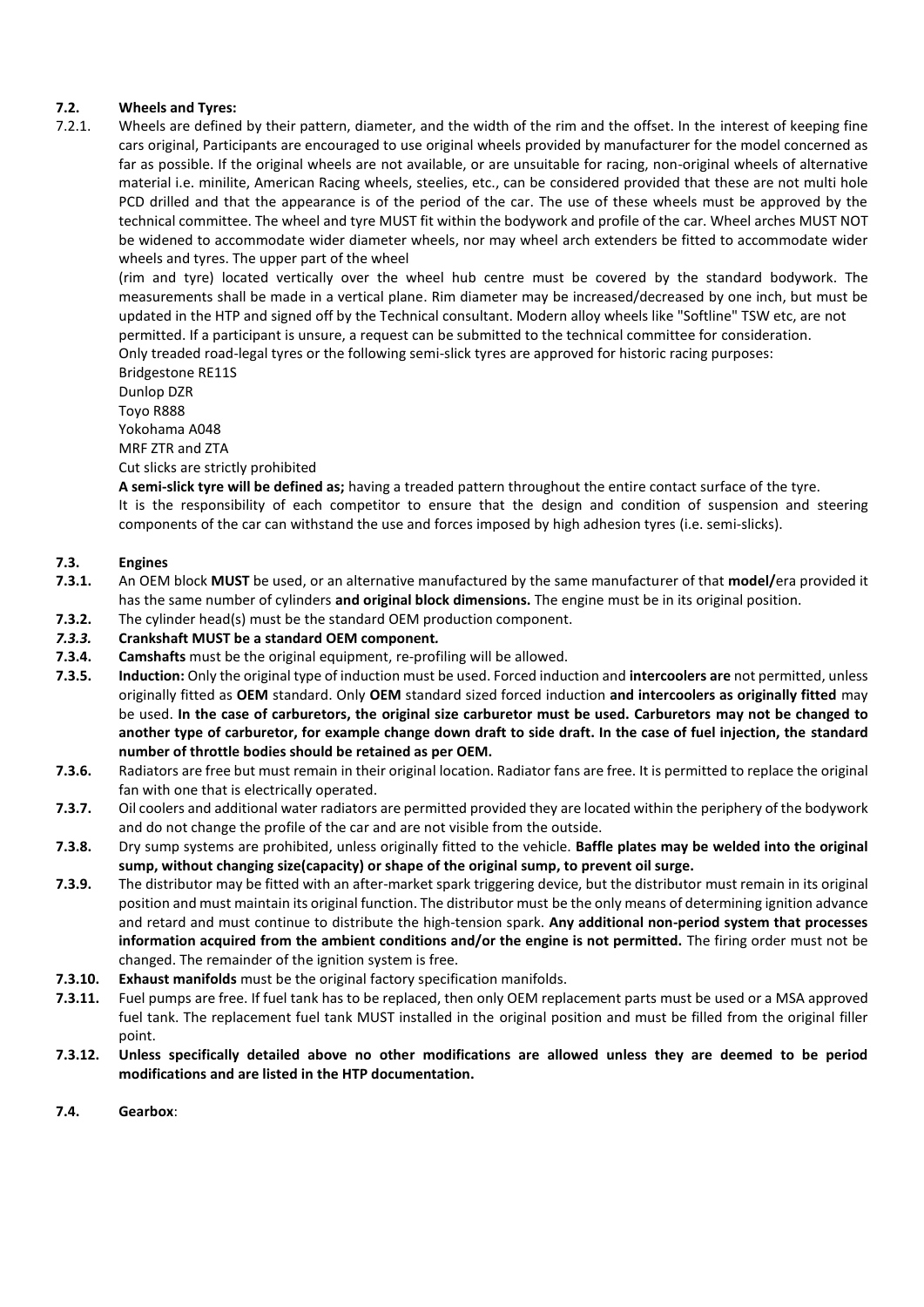- **7.4.1.** Original gearboxes are to be used. Dispensation may be allowed to run a non-original gearbox subject to **non-availability of an OEM unit. The replacement gearbox must be sourced from the same manufacturer as the OEM unit and have the same number of ratios as the original. It must** be of a similar type, eg. No sequential gearboxes/shift mechanism are permitted, unless originally fitted.
- **7.4.2.** Clutch material is free.

# **7.5. Rear axle 'differentials':**

**7.5.1.** The rear axle must be an OEM component.

#### **7.6. Brakes:**

- **7.6.1.** Brakes are free providing they fit within the original rim size as was fitted OEM standard.
- **7.6.2.** Brake friction material is free.

#### **7.7. Glasswork:**

**7.7.1.** All glass must comply with the legislative requirements for a road legal vehicle. Windscreens must be of a laminated type. No Polycarbonate Windows are allowed.

#### **7.8. Vehicle interior**:

- **7.8.1.** The vehicle interior must be as per the original model including seats, door panels, roof lining and floor covering. Modifications are only permitted to accommodate roll bars and roll cages, however total removal (e.g. back seat) is not permitted.
- **7.8.2.** The front seats brackets may be altered. The front seats may be exchanged for racing seats.
- **7.8.3.** The type of steering must be OEM.
- **7.8.4.** The original dashboard and instrumentation must be retained. Additional gauges must be fitted within the spirit of originality.
- **7.8.5.** The types of driver's seat belt used must be as specified by MSA. i.e. a FIA approved, current, minimum 4-point 3-inch belt.

#### **7.9. Suspension:**

- **7.9.1.** Camber/ castor adjusting is permitted to a maximum of 3deg beyond the original OEM specification, provided that the original shock and suspension parts are retained and the body is not altered.
- **7.9.2.** Shock absorber make and types are free. However, shock absorbers with remote canisters, bump and rebound features are prohibited. Coil springs may not be substituted for leaf springs and vice versa and one type may not be used to supplement another type.
- **7.9.3.** Suspension bushes may be replaced with non-period material.

#### **7.10. Exhausts:**

**7.10.1.** The exhaust and silencing system are free but exhausts shall follow the original routing under the car and be silenced to comply with MSA regulations (see GCR 245 silencing of vehicles). Vehicles will be tested randomly and periodically and at yearly HTP compliance days.

#### **7.11. Approved exceptions**:

**7.11.1.** Period modifications that are listed and approved in the HTP documentation accompanied with proof of this being a period modification.

#### **8. SAFETY**

- **8.1.** It is recommended that modified Fine Cars be fitted with a roll cage to MSA specification. Exemption will only be granted to competitors on completion of an approved indemnity. A new indemnity form must be completed for each racing season/year and must be attached to the car's HTP.
- **8.2.** All loose items in the vehicle such as mats, spare wheels etc. must be removed prior to qualifying and racing.
- **8.3.** All safety belt harness hooks/latches must be lock wired at each point.
- **8.4.** A bracket approximately halfway down the length of your prop shaft must be fitted in order to prevent the prop shaft dropping onto the road surface should it becomes dislodged at either end. An exhaust hanger bracket must be fitted just after the first exhaust joint after the manifold.